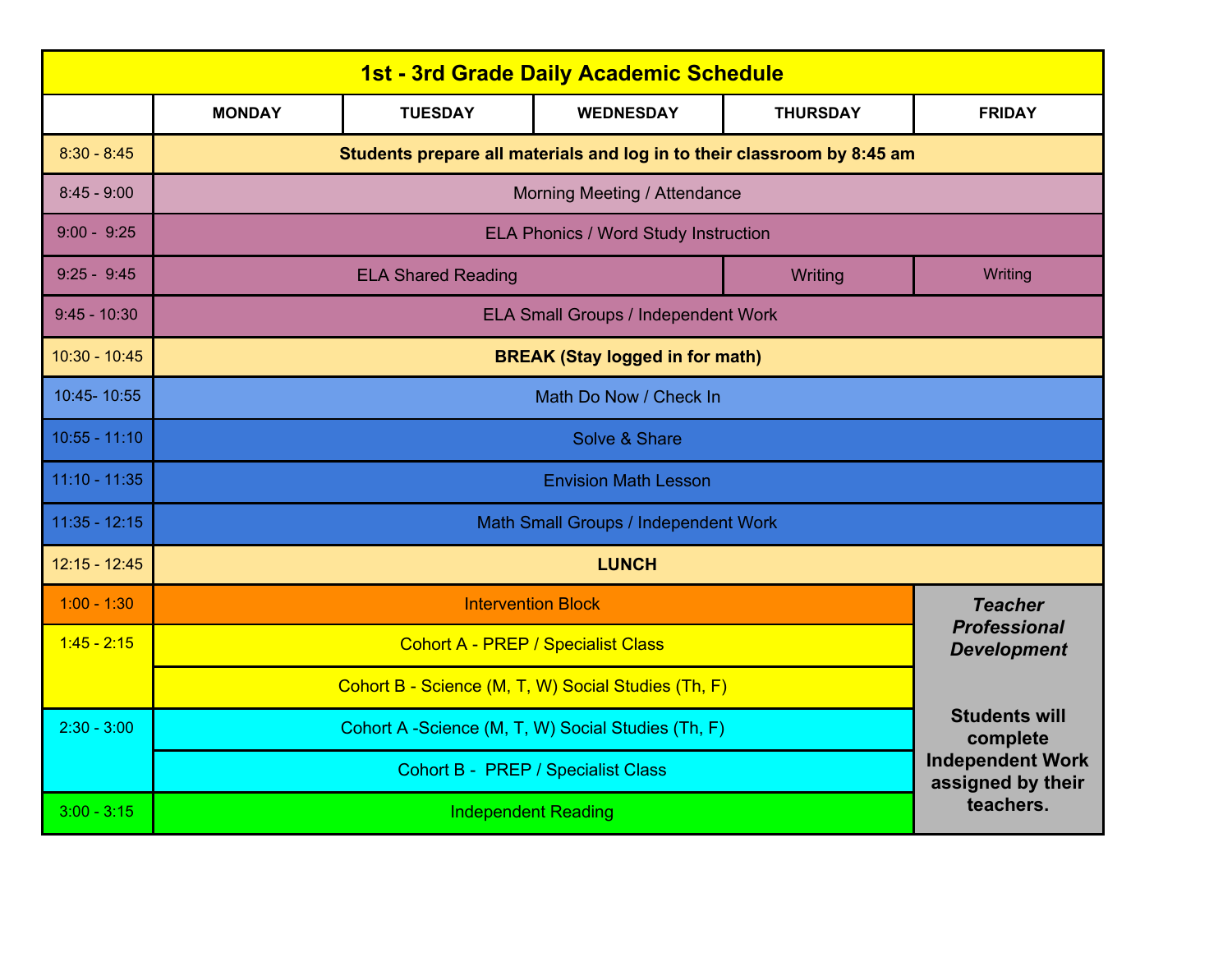| <b>Kindergarten Daily Academic Schedule</b>                   |                                                                             |                                                                                                                        |                                                                                |                 |                                                                                  |  |  |  |
|---------------------------------------------------------------|-----------------------------------------------------------------------------|------------------------------------------------------------------------------------------------------------------------|--------------------------------------------------------------------------------|-----------------|----------------------------------------------------------------------------------|--|--|--|
|                                                               | <b>MONDAY</b>                                                               | <b>TUESDAY</b>                                                                                                         | <b>WEDNESDAY</b>                                                               | <b>THURSDAY</b> | <b>FRIDAY</b>                                                                    |  |  |  |
| $8:30 - 8:45$                                                 |                                                                             | Students prepare all materials and log in to their classroom by 8:45 am                                                |                                                                                |                 |                                                                                  |  |  |  |
| $8:45 - 9:15$                                                 | <b>Morning Meeting, Calendar, Songs and Daily Agenda</b>                    |                                                                                                                        |                                                                                |                 |                                                                                  |  |  |  |
| $9:15 - 10:10$                                                | <b>Cohort A Literacy Small Group Learning</b>                               | <b>Whole Class Literacy Instruction</b><br>(Morning Meeting / Phonics/ Peer Collaboration<br>/ Intentional Read Aloud) |                                                                                |                 |                                                                                  |  |  |  |
| $10:15 - 11:10$                                               |                                                                             | <b>Cohort B Literacy Small Group Learning</b><br>(Phonics / Reading Lesson)                                            | <b>Daily Independent</b><br><b>Literacy Activities</b>                         |                 |                                                                                  |  |  |  |
| $11:10 - 11:40$                                               | <b>LUNCH (stay logged in)</b>                                               |                                                                                                                        |                                                                                |                 |                                                                                  |  |  |  |
| 11:55 - 12:05                                                 | <b>Afternoon Meeting and Agenda</b>                                         |                                                                                                                        |                                                                                |                 |                                                                                  |  |  |  |
| $12:05 - 12:50$                                               | <b>Cohort A Math Small Group Learning</b>                                   | <b>Whole Class Math Instruction</b><br>(Math Songs and Modeling / Peer<br><b>Collaboration / Envision Math Lesson)</b> |                                                                                |                 |                                                                                  |  |  |  |
| $12:55 - 1:40$                                                | <b>Cohort B Math Small Group Learning</b>                                   | <b>Daily Independent</b><br><b>Math Activities</b>                                                                     |                                                                                |                 |                                                                                  |  |  |  |
| $1:40 - 1:45$                                                 | <b>Transition for PREP</b>                                                  |                                                                                                                        |                                                                                |                 |                                                                                  |  |  |  |
| $1:45 - 2:15$                                                 |                                                                             |                                                                                                                        | Room 103 T. Carter (all cohorts) - PREP / Specialist Class                     |                 | <b>Teacher Professional</b><br><b>Development</b>                                |  |  |  |
|                                                               |                                                                             |                                                                                                                        | Room 101 T. Hendricks (all cohorts) - Science (M, T, W) Social Studies (Th, F) |                 |                                                                                  |  |  |  |
| $2:30 - 3:00$                                                 | Room 103 T. Carter (all cohorts) - Science (M, T, W) Social Studies (Th, F) |                                                                                                                        |                                                                                |                 | <b>Students will complete</b><br>Independent Work assigned by<br>their teachers. |  |  |  |
| Room 101 T. Hendricks (all cohorts) - PREP / Specialist Class |                                                                             |                                                                                                                        |                                                                                |                 |                                                                                  |  |  |  |
| $3:00 - 3:15$                                                 |                                                                             |                                                                                                                        |                                                                                |                 |                                                                                  |  |  |  |